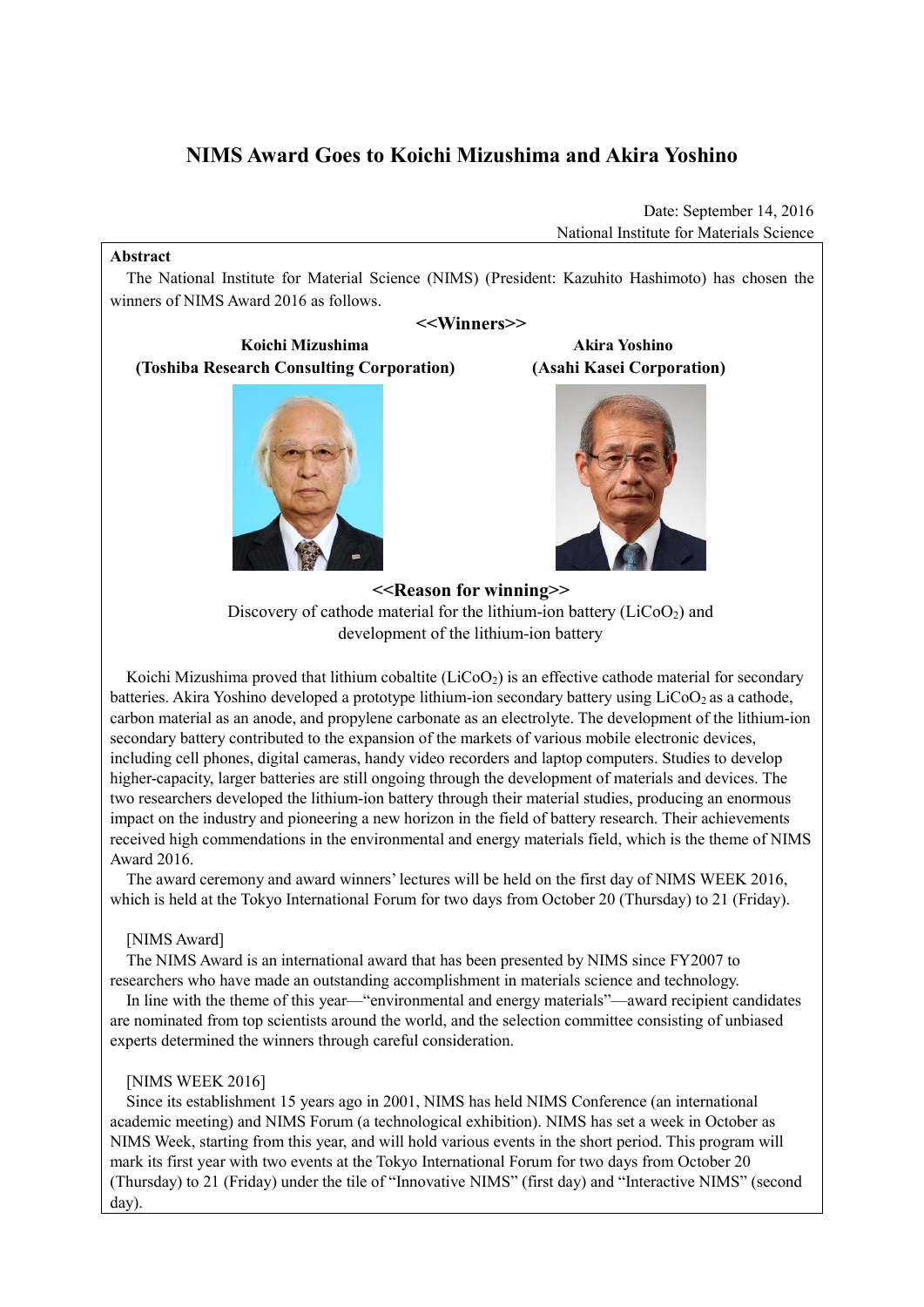# **NIMS WEEK 2016 Winners of NIMS Award 2016**

**Koichi Mizushima** (Senior Fellow at Toshiba Research Consulting Corporation)

**Akira Yoshino** (Adviser at Asahi Kasei Corporation / President at Lithium Ion Battery Technology and Evaluation Center (LIBTEC) / Visiting Professor at the Research and Education Center for Advanced Energy Materials, Devices, and Systems, Kyushu University)

Winner 1

Name: Koichi Mizushima Affiliation: Senior Fellow at Toshiba Research Consulting Corporation

#### [Field of study] Environmental and energy materials

[Title of research achievements] Discovery of a suitable cathode material for the lithium-ion battery (LiCoO2) [Outline of research achievements] The lithium (primary) battery with a metal lithium anode creates a high energy density. However, researchers in the 1970s had difficulty in developing a secondary battery because of durability and safety issues caused by dendrite formation during recharging. Most researchers saw sulfide materials as hopeful substances for the cathode but the voltage they create was insufficient for secondary batteries. In 1980, Mizushima and J.B. Goodenough (then Professor at Oxford University) discovered that the layered salt-rock oxide lithium cobaltite (LiCoO2) generates an electrical potential that exceeds 4V and that it can remove and provide lithium ions in a reversible manner in a wider range of compositions in comparison to metal lithium. They proved that lithium cobaltite  $(LicoO<sub>2</sub>)$  can be used as a cathode for the batteries, enabling the use of an anode made of material that does not contain metal lithium.

#### Winner 2

### Name: **Akira Yoshino**

Affiliation: Adviser at Asahi Kasei Corporation / President at Lithium Ion Battery Technology and Evaluation Center (LIBTEC) / Visiting Professor at the Research and Education Center for Advanced Energy Materials, Devices, and Systems, Kyushu University)

## [Field of study] Environmental and energy materials

[Title of research achievements] Development of the lithium-ion secondary battery

[Outline of research achievements] Yoshino invented a prototype for the current lithium-ion secondary battery by adopting an innovative combination of cathode and anode materials (LiCoO<sup>2</sup> as the cathode and polyacetylene as the anode) and by using propylene carbonate as an electrolyte. He subsequently discovered that the capacity density is significantly improved by replacing polyacetylene, which has low specific gravity, with vapor grown carbon fibers (VGCFs), and he made a great contribution to the commercialization of the lithium-ion battery. He also developed and invented various indispensable technologies for the practical application of the lithium-ion battery. For example, he invented a production method in which a sheet-like electrode with a current collector made of thin metal foil is wound like a coil after being coated with active materials on both sides. This invention made it possible to obtain a high current density even with a nonaqueous electrolyte, which is inferior in terms of electrical conductivity in comparison to aqueous electrolytes. His other inventions include the separator's "fuse" function, which shutdowns the battery in the case of excessive heat by letting the separator filter between the cathode and anode melt down and close the microscopic pores itself. He also invented a positive temperature coefficient (PTC) device that controls the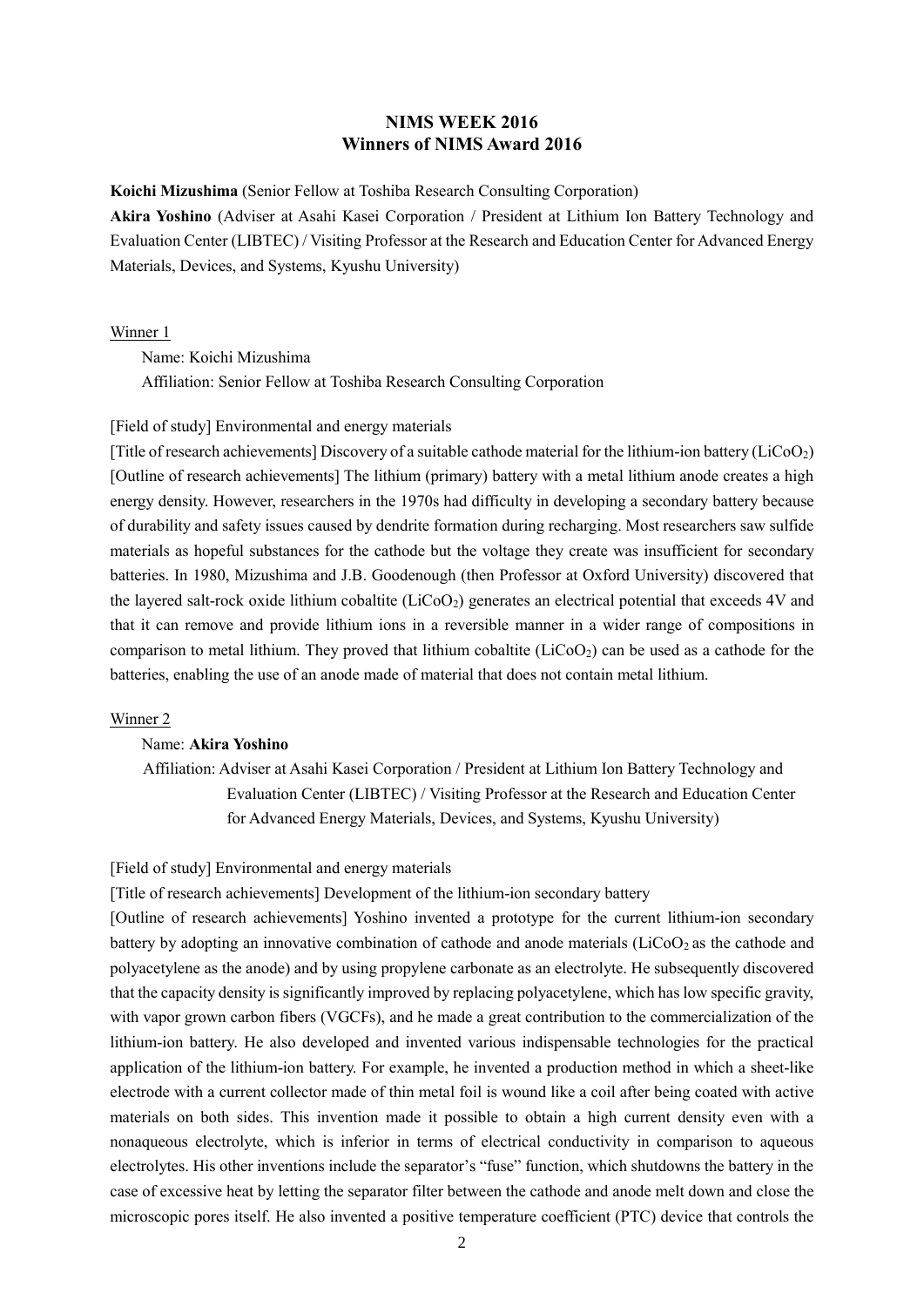current with resistance increased by heat when the current is excessively high. The introduction of safety functions was essential for the practical application of the lithium-ion battery, which boasts high energy density. He made significant contributions to the development of such technologies as well.

[Impacts of the two researchers' achievements on academia and industry]

The discovery and application of LiCoO<sub>2</sub> accelerated exploration into cathode materials that generate a reversal intercalation reaction with lithium ions, bringing about great development in the field of ceramic chemistry. Speaking of the carbon anode that has come into practical use as a safe alternative material for the lithium metal anode for the secondary battery, the material development efforts resulted in the development of carbon chemistry. In addition, efforts for achieving a stable interface formation between the carbon anode and organic electrolyte made tremendous contributions to the development of electrochemistry and interface chemistry. Furthermore, the development of high polymer chemistry was also promoted thanks to the technological development in highly functional polymers, which played an important role in improving the safety of the battery.

With its advantages such as long service life, large capacity, low weight, small size and absence of the memory effect, the lithium-ion secondary battery played a significant role in the introduction of information technology to society. Today, lithium-ion secondary batteries are used in a wide range of mobile electronic devices, including cell phones, smart phones, tablets, digital cameras, handy video recorders, laptop computers, electric tools and power-assisted bicycles. The size of the market is reported to have reached almost 2 trillion yen as of 2014. The lithium-ion battery plays an important role as a core technology in supporting today's advanced information society, which we now take for granted. Moreover, the lithium-ion secondary battery is also becoming more and more popular as a core component for improving the driving performance of eco-friendly cars, such as hybrid cars, plug-in hybrid vehicles and electric cars, since its volume and weight are less than even half of those of the conventional nickel hydride battery. It is also seen as a promising battery device for renewable energy power generation, including solar and wind power, and for electric-load leveling. It is expected to make a tremendous contribution to the efficient use of primary energy and CO<sub>2</sub> emissions reduction.

(Reference) Winners of the NIMS Award in the past three years and their achievements

| 2013 | <b>Prof. Hideo Hosono</b> (Tokyo Institute of Technology, Japan)          |
|------|---------------------------------------------------------------------------|
|      | "Discovery of iron-based superconductors and discovery of IGZO-TFT"       |
| 2014 | Prof. Krzysztof Matyjaszewski (Carnegie Mellon University, USA)           |
|      | "Development of atom transfer radical polymerization (ATRP)"              |
|      | Prof. Mitsuo Sawamoto (Kyoto University, Japan)                           |
|      | "Precision polymerization and precision synthesis of functional polymers" |
| 2015 | Prof. Harald Rose (Ulm University, Germany)                               |
|      | Prof. Maximilian Haider (KIT, CEOS GmbH, Germany)                         |
|      | Prof. Knut Wolf Urban (Research Centre Juelich, Germany)                  |
|      | "Development of the aberration corrector for electron microscopes"        |